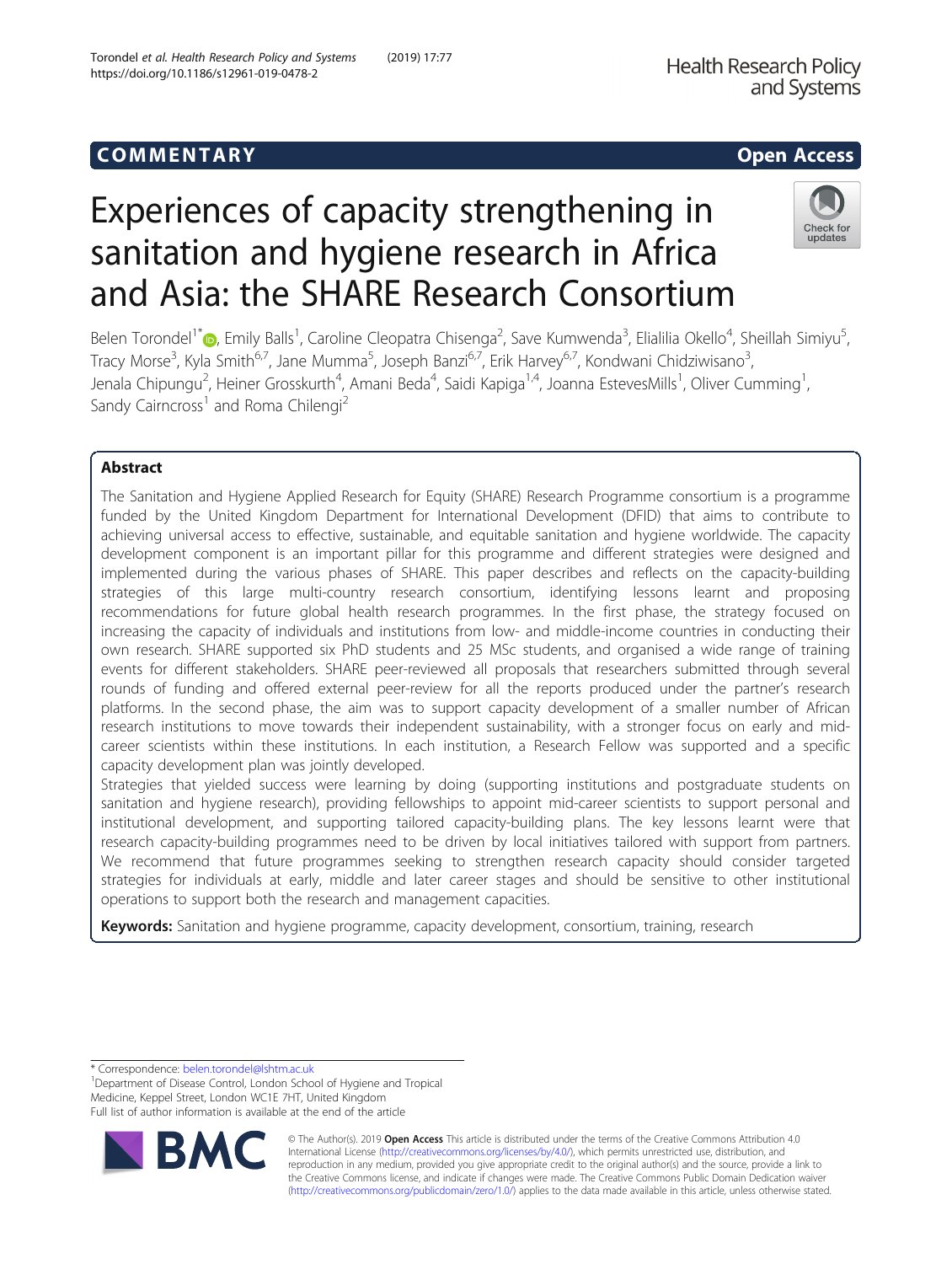#### Main Text

#### Introduction of SHARE programme and capacity-building component

Basic toilets (facilities that safely separate human waste from human contact) and good hygiene practices are essential for the prevention of different diseases. A total of 2.4 million deaths could be prevented annually if everyone practised appropriate hygiene and had good, reliable sanitation and drinking water  $[1]$  $[1]$ . These deaths would be mostly among children in developing countries who suffer from diarrhoea and subsequent malnutrition, and from other diseases attributable to malnutrition [\[2](#page-8-0)]. Recent estimates suggest that, despite great progress, 2.3 billion people still lack even a basic sanitation service  $[3]$  $[3]$  $[3]$ . The dearth of this basic human right can have a profound effect on individuals' health, wellbeing and livelihoods, and this is reflected in the priority given to "adequate and equitable sanitation and hygiene for all" as part of Sustainable Development Goal 6 'Clean water and sanitation' [\[4](#page-8-0)]. Progress towards achieving universal access to this basic right is slow due to different political and economic reasons, but understanding evidence-based information of approaches and interventions that are the most effective in each setting are also crucial to achieve this progress.

The Sanitation and Hygiene Applied Research for Equity (SHARE) consortium was established in 2010 with exactly this purpose in mind – to contribute to achieving universal access to effective, sustainable and equitable sanitation and hygiene by generating, synthesising and translating evidence to improve policy and practice worldwide. The SHARE research consortium is led by the London School of Hygiene and Tropical Medicine (LSHTM) and started as a 5-year programme running from 2010 to 2015 with £10 million of funding from the United Kingdom Department of International Development. Throughout phase I, SHARE focused its activities on working closely with national sector partners from low- and middle-income countries (LMICs) to define research priorities and supported the generation of rigorous and relevant applied research. It also worked to enhance the uptake of new and existing research in accordance with the main research themes developed throughout the inception period (equity, health, markets and urban sanitation).

In late 2014, the Parliamentary Under-Secretary of State approved a £6 million cost extension, taking the programme through to December 2018. Phase II focused on four sub-Saharan African countries – Malawi, Kenya, Tanzania and Zambia. The extension was geared towards maximising the value for money of phase I, by securing the legacy and sustainability of phase I investments and furthering the research agenda in four thematic research areas in a more concerted manner (Water, Sanitation and Hygiene (WASH) and complementary food hygiene, WASH and pro-poor urban sanitation, WASH and routine immunisation, and WASH and undernutrition). Throughout phases I and II, the SHARE programme has achieved its goals with a pioneering approach that focuses on four core activities, namely sanitation and hygiene research, researchinto-use, capacity development, and monitoring and evaluation.

Capacity-building has been an important and solid component responsible for the success of the SHARE programme. The gap in research capacity strengthening has been widely recognised as a major barrier for development in LMICs. Although there has been remarkable progress over the past two decades, it has been said that "research capacity in the South remains one of the world's unmet challenges" [[5\]](#page-8-0).

The capacity-building goal of the SHARE programme was to strengthen the capacity to sustain global sanitation and hygiene research by LMIC researchers and institutions. The research capacity-building activities of SHARE were aimed at maximising individual and institutional research capacity development by using different strategies. As such, the consortium worked with its research partners and other key sector stakeholders to support them in conducting research, interpreting research findings and applying these to their work. The aim of this paper is to summarise the capacity-building strategies conducted in this programme during phase I and II and highlight the lessons learnt that could be useful for future programmes.

#### Capacity-building during SHARE phase I

SHARE's capacity development activities focused on increasing the capacity of individuals and institutions to convene stakeholders, to conduct relevant and rigorous research, and to use evidence to inform hygiene and sanitation programmes and policies. The SHARE consortium's approach to capacity-building involved strategically designing research projects to build capacity within collaborating organisations. This was achieved through action research with advisory support from LSHTM, WaterAid, the International Centre for Diarrhoeal Disease Research, Bangladesh (ICDDR,B) and the International Institute for Environment and Development for collaborating partners.

In terms of specific training activities, the approach to capacity-building and strengthening comprised (1) structured mentoring integrated into the research, administration, financial management and communication activities; (2) specific training to address immediate gaps in skills; and (3) a PhD programme designed to build lasting research capacity within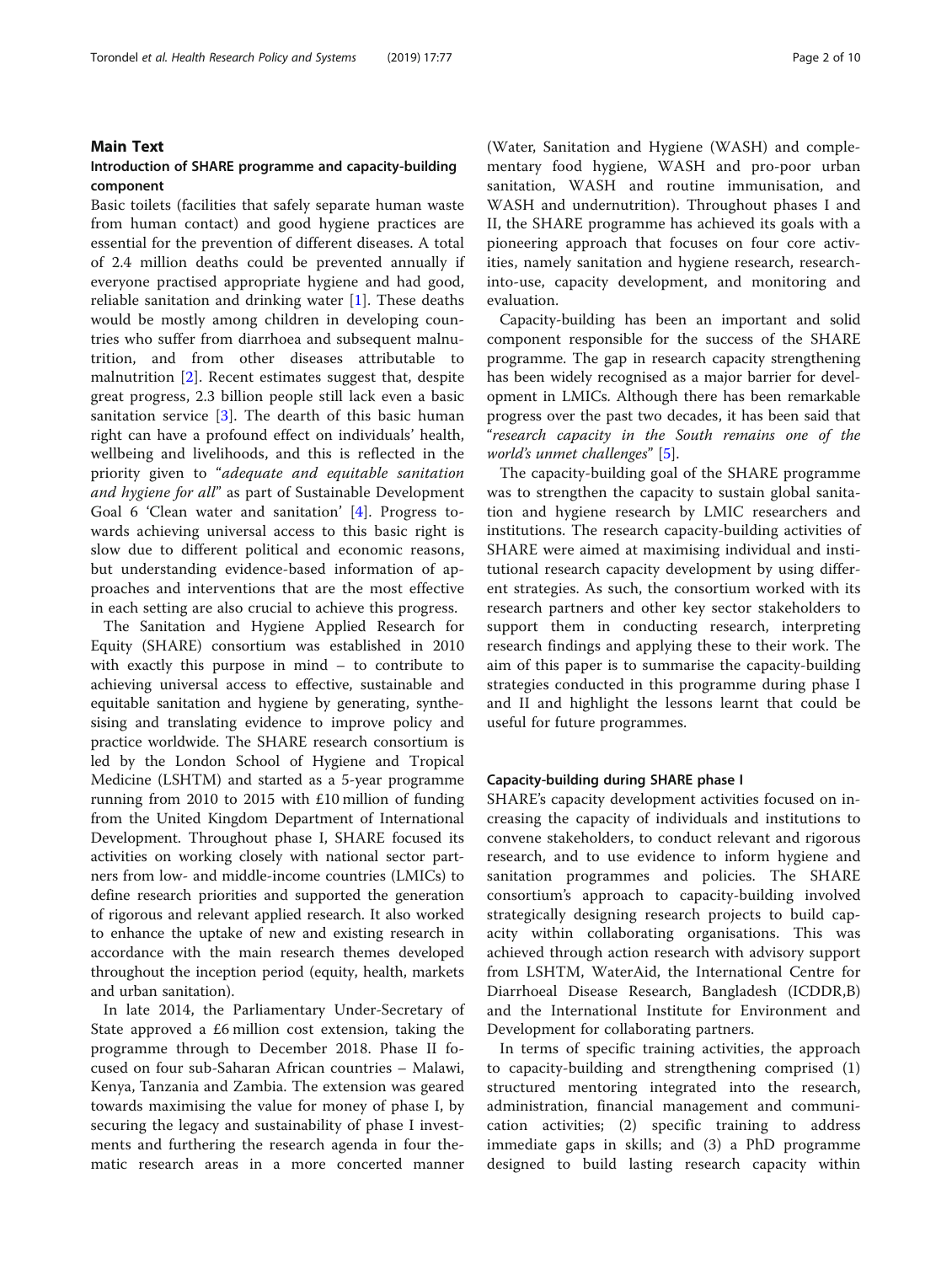LMIC institutions (including non-governmental organisations and universities).

The structured mentoring has been an on-going activity in support of proposal development. To further strengthen the consortium's research capacity, we included external peer review of the research protocols by independent researchers not involved in the proposal development. This critical review helped researchers in refining and shaping their research proposals. Examples of other forms of mentoring included advisory consortium members supporting in-country partners in areas of training, project costing, financial management and procedures. During this period, SHARE encouraged the different research groups to have a balanced authorship contribution of authors from high-income country and LMIC institutions in publications resulting from their work. One strategy used was to request that each research group had to prepare a list of publications before the start of each project with a discussed and agreed authorship contribution.

SHARE funded six PhD students who were selected based on the quality of their suggested research and experience in research in their countries of origin (India, Malawi, Bangladesh, Kenya, Ghana and Nepal). The topics of research selected by the students were all related to sanitation and hygiene (described in Table 1) and mentors from LSHTM were selected to direct or co-direct their Theses. All the students completed their PhD within the duration of the programme and, so far, have published 17 open access peer-reviewed papers from their work. Another output is that, since then, SHARE phase I PhD students have formed networks among themselves in the WASH sector, which has resulted in different collaborations on new projects, an idea birthed during the London PhD training period.

SHARE also supported 25 MSc students and facilitated 26 training courses and 52 knowledge-sharing events. It

provided peer review for 48 research proposals submitted to different funding rounds and offered external peer review for the national platforms' research outputs.

#### Capacity-building during SHARE phase II

Phase II constituted a transition from phase I and aimed to increase SHARE's focus on building capacity in the target countries – Tanzania, Malawi, Kenya and Zambia. More specifically, phase II aimed to develop sector capacity with the view to ensuring the legacy of SHARE investments. In practice, this has required a transition away from investing in PhDs and MScs towards more established mid-career scientists from within SHARE partner institutions. This move aims to enhance the retention of skills and knowledge within leading national WASH institutions while also maximising the reach of investment – mid-career scientists themselves offer capacity development and support to PhD and MSc students.

In order to achieve this purpose, two main strategies were used, namely (1) a Research Fellow was appointed and supported for 24 months in each of the four targeted institutions (£52,500) and (2) all four national research partners were awarded £40,000 to implement their own capacity development plans.

#### Research Fellows

The four Research Fellows have been involved directly in their institution's research programme, whilst also being encouraged to develop their own research agenda. A specific terms-of-reference document was designed for each of them with the aim that they would mobilise resources for sustaining their position. Each fellow had a personal development plan, to the value of £6000, that could be utilised for training, attending conferences and network meetings, among others. All the Research Fellows have been participating actively in their research programmes and have been helping to

Table 1 Description of PhD student projects funded in SHARE phase I

| PhD student           | Title                                                                                                                                        | Country         |
|-----------------------|----------------------------------------------------------------------------------------------------------------------------------------------|-----------------|
| Dr Richard Chunga     | Modelling household sanitation technology choices<br>in peri-urban areas in Blantyre and Lilongwe, Malawi:<br>a revealed preference approach |                 |
| Dr Parimita Routray   | Gender and sanitation in Odisha, India: implications<br>for intervention strategies                                                          | India $[8-10]$  |
| Dr Sheillah Simiyu    | Socio-economic dynamics of sanitation in informal<br>settlements of Kisumu city, Kenya                                                       | Kenya [11-16]   |
| Dr Tarique Huda       | Role of sanitation in preventing contamination of the<br>domestic environment and protecting health, Bangladesh                              | Bangladesh [17] |
| Dr Prince Antwi-Agyei | Wastewater in use in urban agriculture in Ghana:<br>an exposure and risk assessment in Accra, Ghana                                          | Ghana [18-22]   |
| Dr Om Prasad Gautam   | Food hygiene intervention to improve food hygiene<br>behaviours, reduce food contamination and diarrhoeal<br>disease burden in Nepal         | Nepal [23]      |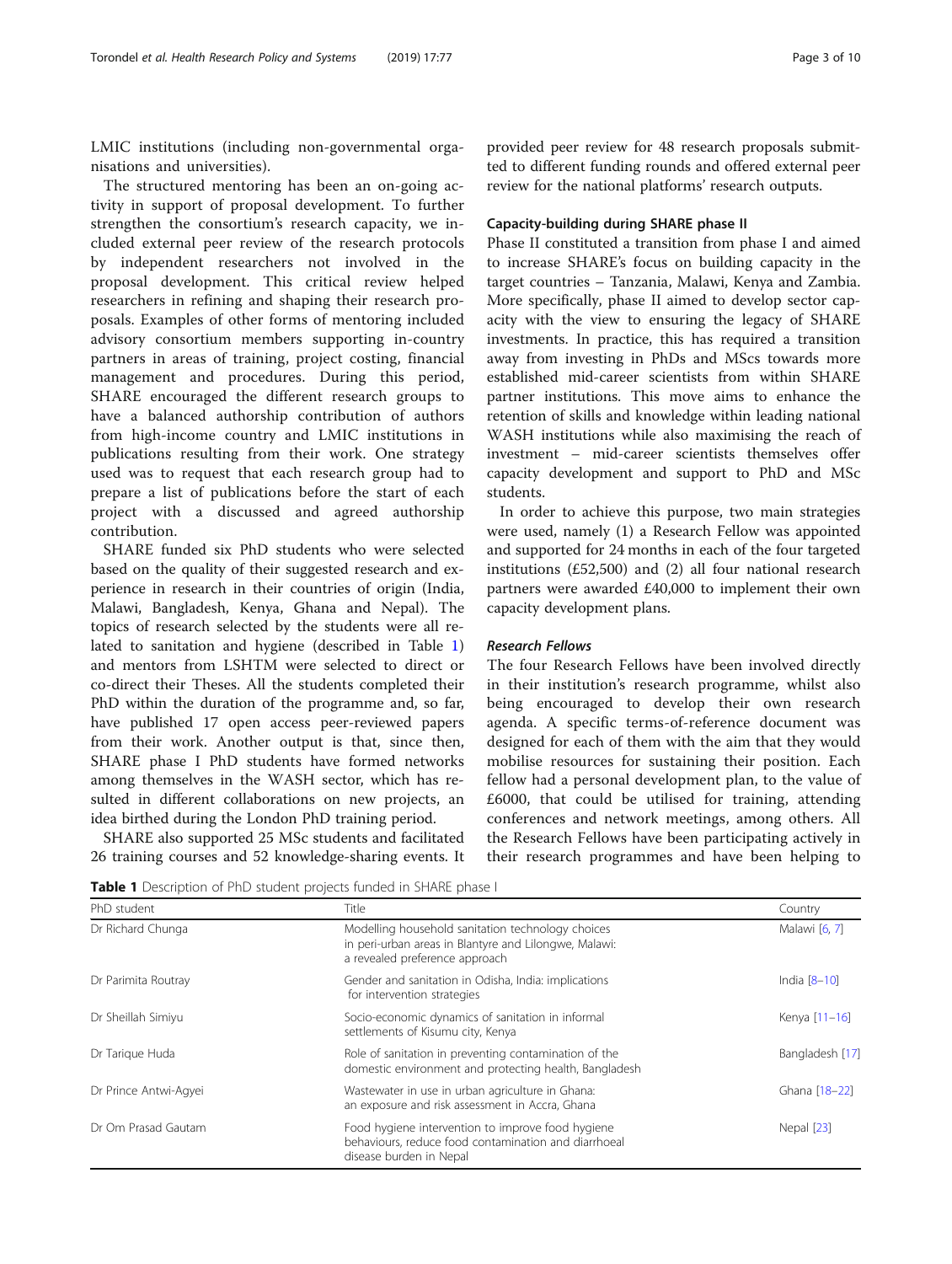develop the capacity of other students and research staff within their institutions. All of them have been actively involved in developing their careers and in participating in workshops and conferences inside and outside their countries. In Table [2](#page-4-0), we summarise key activities involved and show specific examples of where they have been working to ensure the sustainability of their positions within their institutions.

In order to motivate Research Fellows to apply to different funding opportunities, a monthly rota for sharing funding opportunities was created among them. The opportunities were shared with all the SHARE members, and Research Fellows were encouraged to share within their institutions.

#### Capacity development plans

Each partner developed their own research capacity plans by identifying several small capacity gaps that needed to be addressed. All the activities mainly aligned across five topics – increase in WASH sector capacity; increase in contribution to scientific evidence; increase in dissemination and use of evidence; increase in clinical/technical or administrative skills within the institution; and improved access to technical and information technology software and tools. The capacity development manager role supported partners to organise and execute these capacity development plans. Table [3](#page-6-0) describes the different capacity development outcomes and inputs planned by each partner.

SHARE LSHTM members and other researchers from the Environmental Health Group at LSHTM, provided continuous and responsive capacity development to all SHARE partners. This support aligned directly with partner capacity development plans and other changing needs arising during project development. Planned technical support for SHARE research partners included the following:

- Point-of-use support: Provided, usually remotely, by the SHARE Finance Officer, Administrator and Chief executive officer when difficulties were encountered by partners in the submission of financial, management and resources data support.
- *Mentoring:* Provided to cover specific needs, especially for senior research and management staff as well as junior academics. Mentoring was usually organised by the capacity-building manager and provided remotely by Skype or during field visits by SHARE staff or researchers from the environmental health group and responded directly to the needs of SHARE partner staff. Mentoring focused on the following topics: scientific skills such as writing academic papers or conference presentation or using referencing software, methods of analysis of

scientific data, research uptake, grant management support and advice about career development.

– Support for outcome mapping and research-into-use: Each of the partners was supported to create outcome mapping documents to guide the implementation, monitoring and evaluation of their research-into-use work. This included identifying stakeholder outcomes across seven key groups – national government, local government international agencies, non-governmental organisations and civil society, national research institutes, donors, and research participants [[24](#page-8-0)]. For each stakeholder group, partners developed specific indicators defining the desired change in stakeholder behaviour as well as generating a list of research-into-use activities to influence stakeholders. Progress was followed through quarterly tracking and reporting tools.

SHARE partners were required to report on progress against their planned capacity development activities in their quarterly reports to the monitoring officer. Data was used to measure progress towards the overarching objectives of the capacity development work stream through a programme-monitoring logframe.

#### Discussion and reflections

The research capacity-building activities of SHARE were aimed at maximising individual and institutional research capacity development by using different strategies. The main strategies that yielded success were learning by doing (supporting institutions and postgraduate students on sanitation and hygiene research with different activities), providing fellowships to appoint mid-career scientists to support personal and institutional development, and supporting tailored capacity-building plans.

In phase I, SHARE's capacity development activities focused on increasing the capacity of individuals and institutions, whilst phase II constituted a transition from phase I and aimed to increase SHARE's focus on building capacity in higher research and education institutions from four target countries to ensure the legacy of SHARE. There was a clear transition from investing in PhD and MSc to more established middlecareer scientists, with a specific budget invested in retention of skills and knowledge within leading partners institutions. A key goal for sustainability of any African institution is to ensure that research staff are advancing in their career progression and consolidate their research skills. Barriers to this, such as poor funding and lack of protected time for research pursuits, have been a common complaint from African researchers [\[25](#page-8-0)], which is why the Research Fellows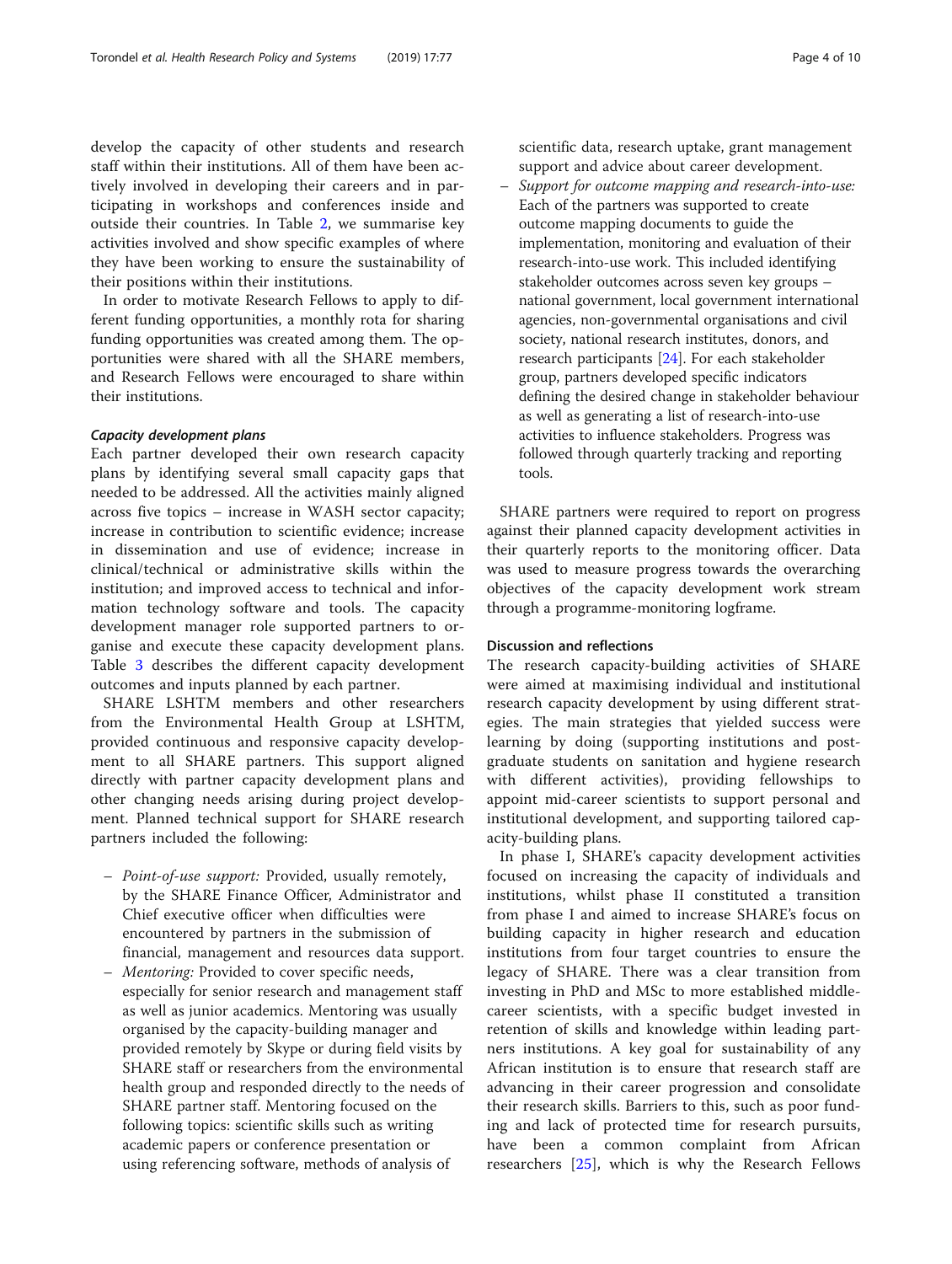<span id="page-4-0"></span>Table 2 Research fellow activities and contributions

|              | Institution Contributions to research<br>project                                                                                                                                                                                                                                                                                                                                                                                                                                            | Training organised                                                                                                                                                                                                                                                                                                                                                                                | Training received/conference<br>attendance                                                                                                                                                                                                                                                                                                                                                                                                                                                                                                                                                                   | Funding applications                                                                                                                                                                                                                                                                                                                                                                                                                                                                                                                        |
|--------------|---------------------------------------------------------------------------------------------------------------------------------------------------------------------------------------------------------------------------------------------------------------------------------------------------------------------------------------------------------------------------------------------------------------------------------------------------------------------------------------------|---------------------------------------------------------------------------------------------------------------------------------------------------------------------------------------------------------------------------------------------------------------------------------------------------------------------------------------------------------------------------------------------------|--------------------------------------------------------------------------------------------------------------------------------------------------------------------------------------------------------------------------------------------------------------------------------------------------------------------------------------------------------------------------------------------------------------------------------------------------------------------------------------------------------------------------------------------------------------------------------------------------------------|---------------------------------------------------------------------------------------------------------------------------------------------------------------------------------------------------------------------------------------------------------------------------------------------------------------------------------------------------------------------------------------------------------------------------------------------------------------------------------------------------------------------------------------------|
| GLUK         | - Coordinating formative stage<br>of the main project<br>- Coordinating the main project - Training on poster<br>intervention<br>- Contributing to research into<br>use through stakeholder<br>meetings<br>- Leading the authorship of<br>two manuscripts and<br>contributing to other<br>manuscripts from the study                                                                                                                                                                        | - Reference management<br>training to PhD students<br>development and qualitative<br>data analysis to Master's<br>students<br>- Training of research assistants<br>in methods of field data<br>collection<br>- Mentorship to PhD and MSc<br>students and supervising their<br>theses/dissertations<br>- Lecturing Master's and<br>undergraduate students a<br>course on basic research<br>methods | - Training on transdisciplinary<br>research (Uganda, Aug 2017)<br>- GLUK annual conference<br>(November 2017)<br>- Africa Science Leadership<br>training (South Africa, March<br>2018), organised by the<br>University of Pretoria<br>- Seedbeds of transformation<br>conference (May 2018, South<br>Africa), organised by Future<br>Earth<br>- Participant and panel<br>discussant in the Sustainable<br>African Cities Conference (July<br>2018, Ghana)<br>- Participated in the WEDC<br>conference (July 2018)<br>- Participated in the International<br>Conference on Urban Health<br>(Nov 2018, Uganda) | - Co-principal investigator on a<br>study on shared sanitation in<br>Kenya and Ghana, funded by<br>SIDA through the International<br>Science Council<br>- Co-principal investigator on the<br>'Market to Mouth study', a 1-year<br>research study in collaboration<br>with University of Iowa and<br>IFPRI, funded by IFPRI<br>- Study on faecal waste emptying<br>services in Kisumu, funded by<br><b>WSUP</b><br>- Three other applications were<br>made but were unsuccessful                                                            |
| <b>MITU</b>  | - Leading the qualitative<br>research component of the<br>Mikono Safi Intervention<br>- Contributed to the ongoing<br>parental engagement<br>activities in intervention<br>schools<br>- Lead on a formative research<br>to develop methods to be<br>used to measure mobility<br>among women at high risk of<br>HIV infection in fishing<br>communities along Lake<br>Victoria<br>- Leading the authorship of<br>two publications and<br>contributing to other<br>manuscripts from the study | - Co-facilitated a capacity-<br>building session on the role of<br>formative research in WASH in<br>a WASH stakeholders' meeting<br>- Co-facilitated a research<br>methods course conducted<br>annually by MITU<br>- Provided qualitative methods<br>training to junior research<br>scientists participating in<br>Mikono Safi and other projects<br>at MITU                                      | - Learning new methods of<br>analysis by contributing to the<br>analysis of qualitative data from<br>the Women's Sanitation<br>Vulnerabilities in Southern<br>Tanzania, a funded SHARE<br>project based in Iringa region<br>- Learning how to develop<br>measures of mobility patterns<br>among women with high risk<br>of HIV infection in fishing<br>communities along the Lake<br>Victoria<br>- Poster presentation at UNC<br>2018                                                                                                                                                                        | Contributed to grant applications:<br>- Randomised controlled trial to<br>assess the effectiveness of<br>antiretroviral treatment and<br>access to services case<br>management intervention in<br>increasing early linkage to HIV<br>primary care<br>- Mixed methods study to assess<br>reliability of using GPS trackers<br>and mobility phones to study<br>mobility patterns among<br>women at high risk of HIV<br>infection in fishing communities<br>along the Lake Victoria<br>(submitted to International AIDS<br>Vaccine Initiative) |
| <b>CIDRZ</b> | - Establish assays for testing<br>environmental enteric<br>dysfunction in serum and<br>stool samples<br>- Support evaluation of<br>rotavirus vaccine response<br>and evaluation of factors<br>negatively influencing vaccine<br>uptake<br>- Profiled pathogens<br>responsible for the aetiology<br>of diarrhoea post-rotavirus<br>vaccine introduction<br>- Leading the authorship of<br>two publications and<br>contributing to other<br>manuscripts from the study                        | - Provide mentorship to three<br>PhD students and one MSc<br>student<br>- Participated at CIDRZ weekly<br>research meetings<br>- Presentation to institution<br>research team on all available<br>grants                                                                                                                                                                                          | - Learnt how to design and<br>implement a clinical trial<br>- Learnt project management<br>skills (currently managing three<br>projects)<br>- Learnt grant writing skills<br>- Attended the roundtable<br>SHARE meeting in Geneva<br>- Attended a EDCTP meeting in<br>Johannesburg<br>- Attended the grant and<br>manuscript writing at CAPRISA,<br>Johannesburg<br>- Attended to in house Stata<br>training within CIDRZ                                                                                                                                                                                    | - Received an EDCTP grant<br>(Career Development award) of<br>36 months duration, aiming to<br>determine immunogenicity<br>against the newly introduced<br>cholera vaccine in a Zambian<br>population<br>- Submitted grant applications to<br>Welcome trust Career Fellowship<br>Awards, Future Leaders - African<br>Independent Research<br>Fellowships from the Royal<br>Society of the United Kingdom                                                                                                                                    |
| <b>MEIRU</b> | - Participation in the<br>intervention development,<br>training of research assistants<br>and monitoring of data<br>- Training and supervision of<br>Group Coordinators<br>- Coordination of small research<br>related to main protocol<br>- Coordinating publication<br>development                                                                                                                                                                                                        | - Manuscript writing workshop<br>- Research methods courses<br>(sample size determination,<br>mix method tools, role of bias<br>and confounding,<br>how to conduct literature<br>reviews, systematic reviews and<br>meta-analyses, monitoring and<br>evaluation, how to use different<br>research software)                                                                                       | - Attended a research methods<br>conference in Tanzania<br>organised by MITU and NIMR in<br>February 2017<br>- Attended Partnership for<br>African Social Governance<br>Research Seminar in November<br>2017<br>- Presented at the College of<br>Medicine Research                                                                                                                                                                                                                                                                                                                                           | - Applied to the African Public<br>Health Leaders Fellowship<br>(October 2018 to October 2019)<br>- Applied for the 2018<br>Demographic Health Surveys<br>Fellows Programme for<br>University Faculty from<br>Afghanistan, Cambodia, Ethiopia,<br>Malawi, Myanmar, Nepal, South<br>Africa, Timor-Leste, and                                                                                                                                                                                                                                 |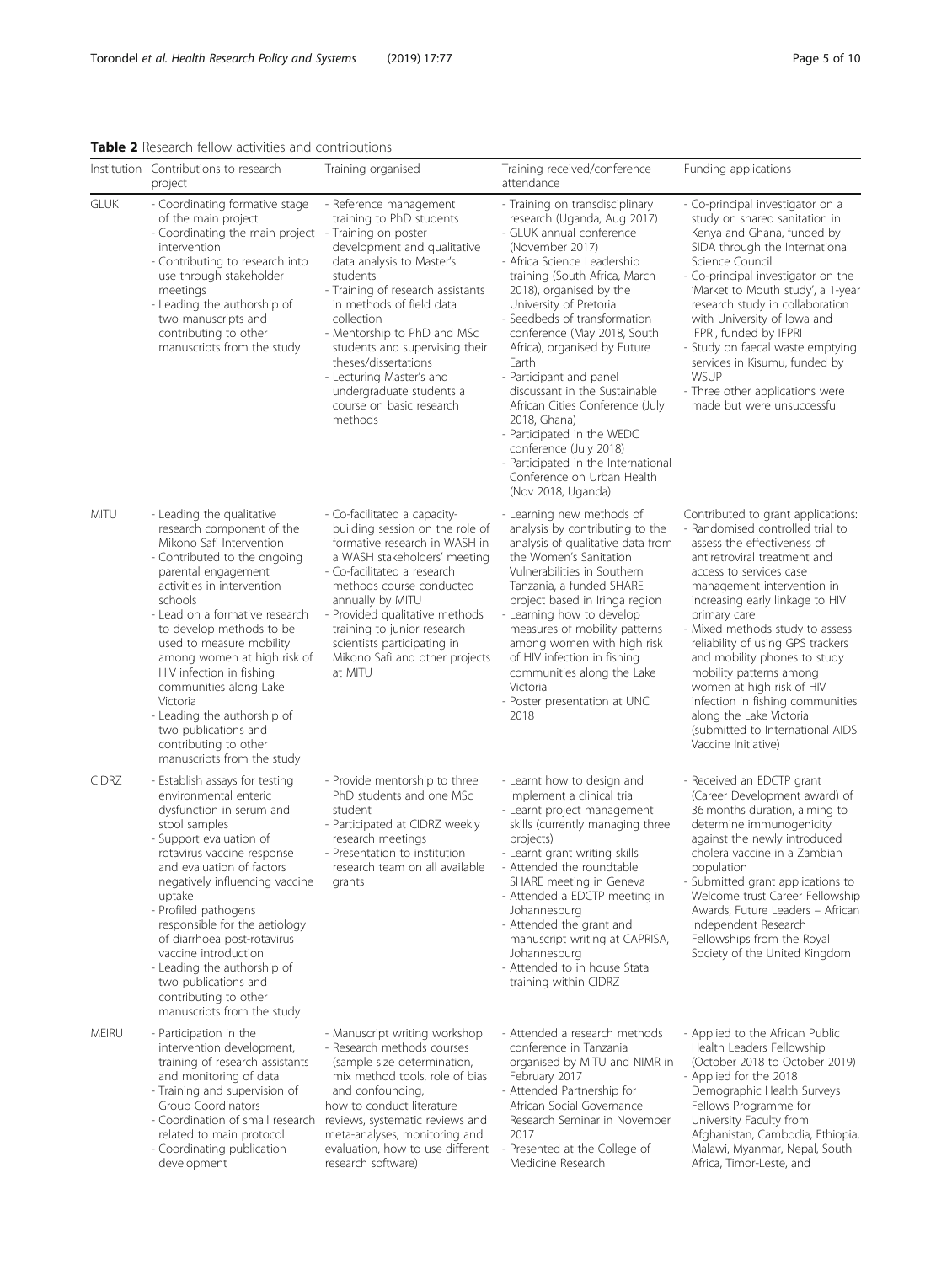Table 2 Research fellow activities and contributions (Continued)

| Institution Contributions to research<br>project                                                                                                                                              | Training organised                                                                                                                                                                                                                                     | Training received/conference<br>attendance                                                                                                                                                                                                                                                                                                                                                              | Funding applications |
|-----------------------------------------------------------------------------------------------------------------------------------------------------------------------------------------------|--------------------------------------------------------------------------------------------------------------------------------------------------------------------------------------------------------------------------------------------------------|---------------------------------------------------------------------------------------------------------------------------------------------------------------------------------------------------------------------------------------------------------------------------------------------------------------------------------------------------------------------------------------------------------|----------------------|
| - Dissemination of research<br>protocol, progress and results<br>to stakeholders<br>- Leading the authorship of<br>one publication and<br>contributing to other<br>manuscripts from the study | - Grant proposal writing course<br>- Integrating social science in<br>engineering and applied<br>science research course for<br>staff<br>- How get promoted through<br>research, consultancy,<br>teaching, university duties and<br>outreach for staff | Dissemination Conference in<br>November 2017 in Malawi and<br>emerged best PhD presenter<br>- Attended a postgraduate<br>supervision course organised<br>by the Consortium for<br>Advanced Research Training in<br>Africa and College of Medicine<br>in Malawi in July 2018<br>- Attended a monitoring and<br>evaluation course organised by<br>University of Witwatersrand in<br>Malawi in August 2018 | <b>Zimbabwe</b>      |

CAPRISA Centre for the Aids Programme of Research in South Africa; CIDRZ Centre for Infectious Disease Research in Zambia; EDCTP European and Developing Countries Clinical Trials Partnership; GLUK Great Lakes University of Kisumu, Kenya; IFPRI International Food Policy Research Institute; MEIRU Malawi Epidemiology and Intervention Research Unit at the Polytechnic of the University of Malawi; MITU Mwanza Intervention Trials Unit, Tanzania; NIMR National Institute for Medical Research, Tanzania; SIDA Swedish International Development Cooperation Agency; UNC University of North Carolina at Chapel Hill; WASH Water, Sanitation and Hygiene; WEDC Water, Engineering and Development Centre; WSUP Water and Sanitation for the Urban Poor

scheme was a key success of the SHARE programme. Investing in postgraduate and doctoral studies in phases I and II was also an important achievement of the SHARE programme, as the need to provide more support for postgraduate training in health sciences in African universities is globally recognised [[26,](#page-8-0) [27](#page-9-0)] if we are to increase the capacity of institutions. In both phases, locally driven research agendas were a priority. It has been seen from other programmes that externally dictated agendas have resulted in inappropriate projects unrelated to local research needs, which derived conclusions that did not have any direct local benefit [[28,](#page-9-0) [29\]](#page-9-0).

The SHARE consortium has managed to meet most, if not all, of its goals in the complex field of WASH. All phase I projects were completed and phase II projects are on their way to completion. The consortium projects have generated, synthesised and tested practice on current critical issues in the WASH sector. In the first phase, this included sanitation technology assessments; understanding gender and sanitation issues; the socioeconomic dynamics of sanitation to water use; and food hygiene in various contexts of LMIC settings. The second phase saw the consortium focus on supporting work on WASH and complementary food hygiene; WASH and pro-poor urban sanitation; WASH and routine immunisation; and WASH and undernutrition. Through these projects, a wealth of experience has been developed, with 114 peer-reviewed manuscripts published in international journals (Additional file [1:](#page-8-0) Table S1). Deliberate strategies were applied to distribute authorships between members of high-income countries and LMIC partner institutions; these achieved a good balance of authorship, in contrast with other programmes where power-imbalanced relationships resulted in more published work led by high-income country researchers

[[28\]](#page-9-0). Perhaps most importantly, SHARE will leave a legacy through its support for sustainable capacity development that will live on decades after the consortium is closed. Formation of a peer network of researchers was the pivot of success of the SHARE programme – as a result nine networks were created during phase II of the project (Additional file [2](#page-8-0): Table S2). At the end of this 8-year programme, SHARE has effectively managed to roll out the capacity-building programmes for these nine networks (Tables [2](#page-4-0) and [3\)](#page-6-0), all aiming to orientate early- and middle-career researchers towards WASH research and equipping them with the necessary skillset needed to carry out scientific research.

The capacity-building strategies from SHARE have been successful at meeting programme goals because of three important factors that were considered during the programme. First, strategic national partner selection – the partners selected within Africa and Asia were all established and had the required basic systems and structures in place to allow for the projects to run effectively. Thus, the SHARE project was an addition to bolster and support work within their mandates. Second, locally driven research agendas – while the partners' projects were invited to respond to a broad call, the research agenda was driven based on local needs and partner aspirations. Third, dedicated technical support and networking – networking activities were lined up throughout the SHARE programme. Structured milestone reporting on progress helped the projects identify areas of weakness early on and find mitigating solutions in good time.

The SHARE programme faced some administrative challenges in the implementation of its research and capacity-building activities. Different sets of administrative regulations across the institutions led to complications and delays in starting or sustaining certain capacity-building activities.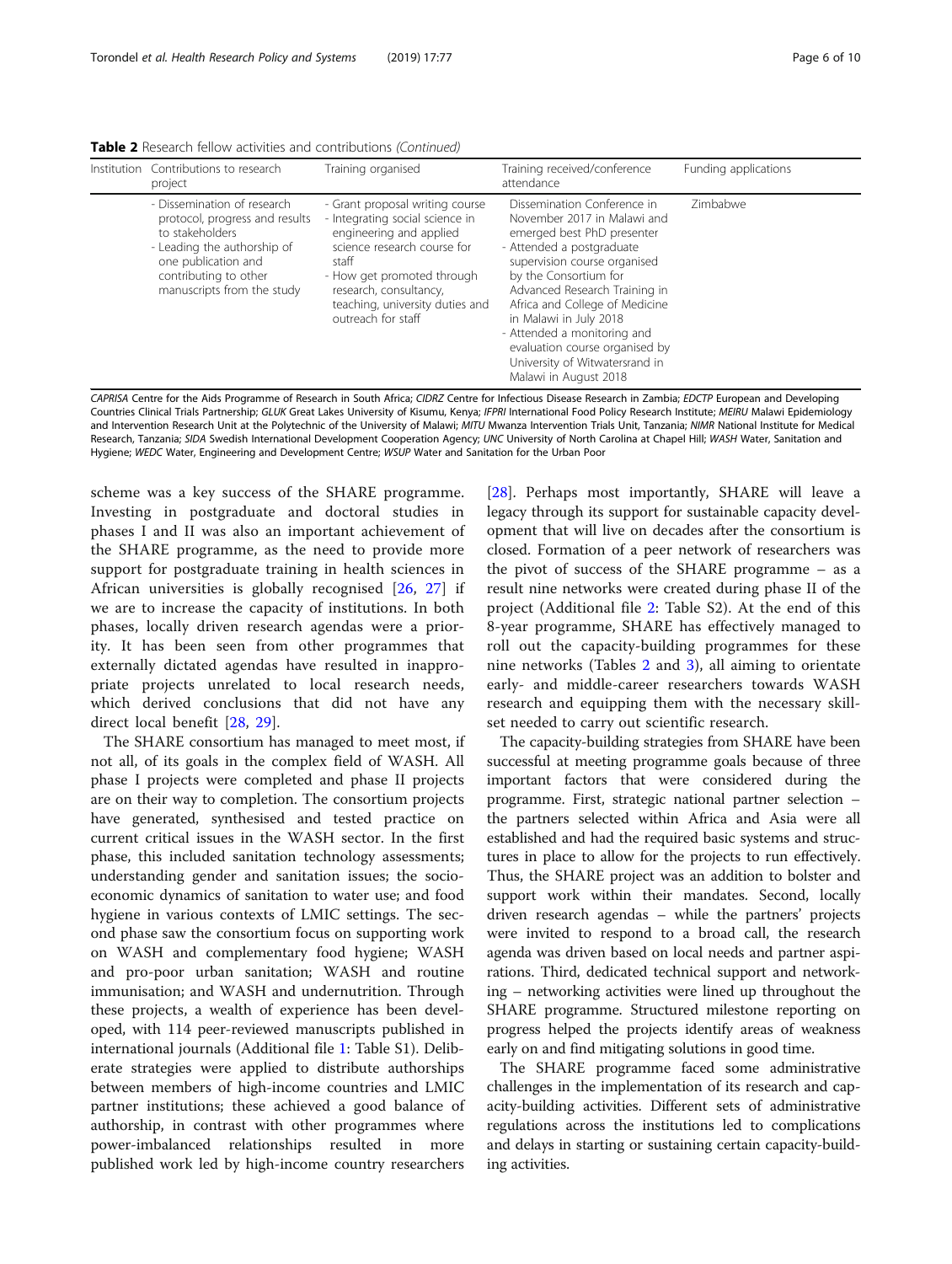#### <span id="page-6-0"></span>Table 3 Capacity development plans

| Thematic Areas                                              |         | <b>CIDRZ</b>                                                                                                                                                                                                                                            | <b>GLUK</b>                                                                                                                                                                                                                               | <b>MITU</b>                                                                                                                                                                                                                                             | <b>MEIRU</b>                                                                                                                                                                                                                                                                                                                                                                                                                                                                                                                                                                                                      |
|-------------------------------------------------------------|---------|---------------------------------------------------------------------------------------------------------------------------------------------------------------------------------------------------------------------------------------------------------|-------------------------------------------------------------------------------------------------------------------------------------------------------------------------------------------------------------------------------------------|---------------------------------------------------------------------------------------------------------------------------------------------------------------------------------------------------------------------------------------------------------|-------------------------------------------------------------------------------------------------------------------------------------------------------------------------------------------------------------------------------------------------------------------------------------------------------------------------------------------------------------------------------------------------------------------------------------------------------------------------------------------------------------------------------------------------------------------------------------------------------------------|
| 1. Increase in<br>sector WASH<br>capacity                   | Outcome | Build research capacity in<br>the WASH sector in<br>Zambia                                                                                                                                                                                              | Build research capacity in<br>the WASH sector in Kenya                                                                                                                                                                                    | Build research capacity in the<br>WASH sector in Tanzania                                                                                                                                                                                               | Build research capacity in the<br>WASH sector in Malawi                                                                                                                                                                                                                                                                                                                                                                                                                                                                                                                                                           |
|                                                             | Input   | 1. SHARE scholar award<br>supports field research for<br>two Master's students at<br>the University of Zambia<br>on a WASH-related subject 2. One PhD student to<br>2. Funding to stimulate<br>innovative WASH designs<br>among engineering<br>students | 1. SHARE scholar award<br>supports four grants for<br>Masters students at GLUK<br>to conduct WASH research<br>conduct research on<br>community health<br>volunteers and food<br>hygiene practices                                         | 1. Host training on WASH<br>research methods and<br>scientific advances                                                                                                                                                                                 | 1. Creation and delivery of six<br>training courses:<br>- Rigorous research and use<br>of data<br>- Data management and<br>analysis<br>- Monitoring and evaluation<br>- Geographic information<br>systems and remote sensing<br>- Financial management of<br>research grants<br>- Use of RANAS model in<br>WASH                                                                                                                                                                                                                                                                                                   |
| 2. Increase in<br>contribution to<br>scientific<br>evidence |         | Outcome CIDRZ junior staff develop<br>scientific writing skills                                                                                                                                                                                         | Graduate students, middle<br>level managers and policy-<br>makers build capacity in<br>scientific writing                                                                                                                                 | Postgraduate students<br>undertake specific WASH<br>research                                                                                                                                                                                            | Postgraduate students<br>undertake specific WASH<br>research and develop skills for<br>scientific writing                                                                                                                                                                                                                                                                                                                                                                                                                                                                                                         |
|                                                             | Input   | 1. Host writing skills<br>course<br>2. CIDRZ staff attend<br>writing skills course                                                                                                                                                                      | 1. PhD student attended<br>CIDRZ writing skills course<br>2. Organise workshop and<br>symposiums on WASH<br>3. One publication by a<br>Master's student<br>4. One publication by a<br>PhD student                                         | 1. Funding of small research<br>projects for MSc or $PhD$ ( $\times$ 2)<br>students<br>2. Individual attends CIDRZ<br>writing skills course                                                                                                             | 1. Financial support to PhD<br>students whose research is<br>aligned with the SHARE II<br>Malawi protocol<br>2. Workshops related to<br>publication development<br>3. Three grants (13 in total<br>including those from National<br>Budget) for Master's students<br>in WASH-related studies<br>4. Individual attended CIDRZ<br>writing skills course                                                                                                                                                                                                                                                             |
| 3. Increase in<br>dissemination<br>and use of<br>evidence   |         | Outcome CIDRZ has an active<br>Research into Use<br>platform                                                                                                                                                                                            | <b>GLUK</b> disseminates<br>research and evidence at<br>national and international<br>events                                                                                                                                              | MITU disseminates research<br>and evidence at national and<br>international events                                                                                                                                                                      | MEIRU increase sharing of<br>knowledge in the sector                                                                                                                                                                                                                                                                                                                                                                                                                                                                                                                                                              |
|                                                             | Input   | Proactive scoping of key<br>stakeholders nationally<br>and scheduled<br>engagement<br>Dissemination of research<br>through local and<br>international events                                                                                            | 1. Dissemination of<br>research through local and<br>national stakeholder<br>meetings<br>2. Participating in<br>international conferences<br>(World Water Forum,<br>Stockholm, WEDC, UNC),<br>International Conference of<br>Urban Health | 1. Participation in<br>international conferences<br>(41st WEDC International<br>Conference, Nakuru, Kenya;<br>UNC Water and Health<br>Conference 2018, North<br>Carolina, USA)<br>Dissemination of research<br>through national stakeholder<br>meetings | 1. Support for the Water and<br>Environmental Sanitation<br>Network for Malawi to<br>establish a working group for<br>research and knowledge<br>exchange, update website to<br>support research<br>dissemination and<br>development of a repository,<br>development and delivery of<br>podcasts, and establishment<br>of a database for WASH<br>research<br>2. Prepared and hosted two<br>national symposia (World<br>Toilet Day 2017 and Global<br>Hand Washing Day 2018) as<br>knowledge-sharing events for<br>researchers, practitioners and<br>policy-makers<br>3. Provide funding for travel<br>and advocacy |
| 4. Increase in<br>clinical/technical                        |         | Outcome Improve technical skills<br>within CIDRZ                                                                                                                                                                                                        | Improve skills within GLUK                                                                                                                                                                                                                | Increase skills within MITU                                                                                                                                                                                                                             | Increase skills within<br>WASHTED                                                                                                                                                                                                                                                                                                                                                                                                                                                                                                                                                                                 |
| or administrative<br>skills within the<br>institution       | Input   | 1. Funding for an<br>individual to attend a<br>placement with a high-<br>quality grant management                                                                                                                                                       | 1. Funding of workshops in<br>biostatistics, and<br>manuscript writing<br>2. Financial support for                                                                                                                                        | 1. Funding for research<br>coordinator to attend two<br>MSc modules at LSHTM<br>2. Admin team develop skills                                                                                                                                            | 1. Developed and launched<br>WASHTED strategic plan with<br>support from SHARE<br>management team                                                                                                                                                                                                                                                                                                                                                                                                                                                                                                                 |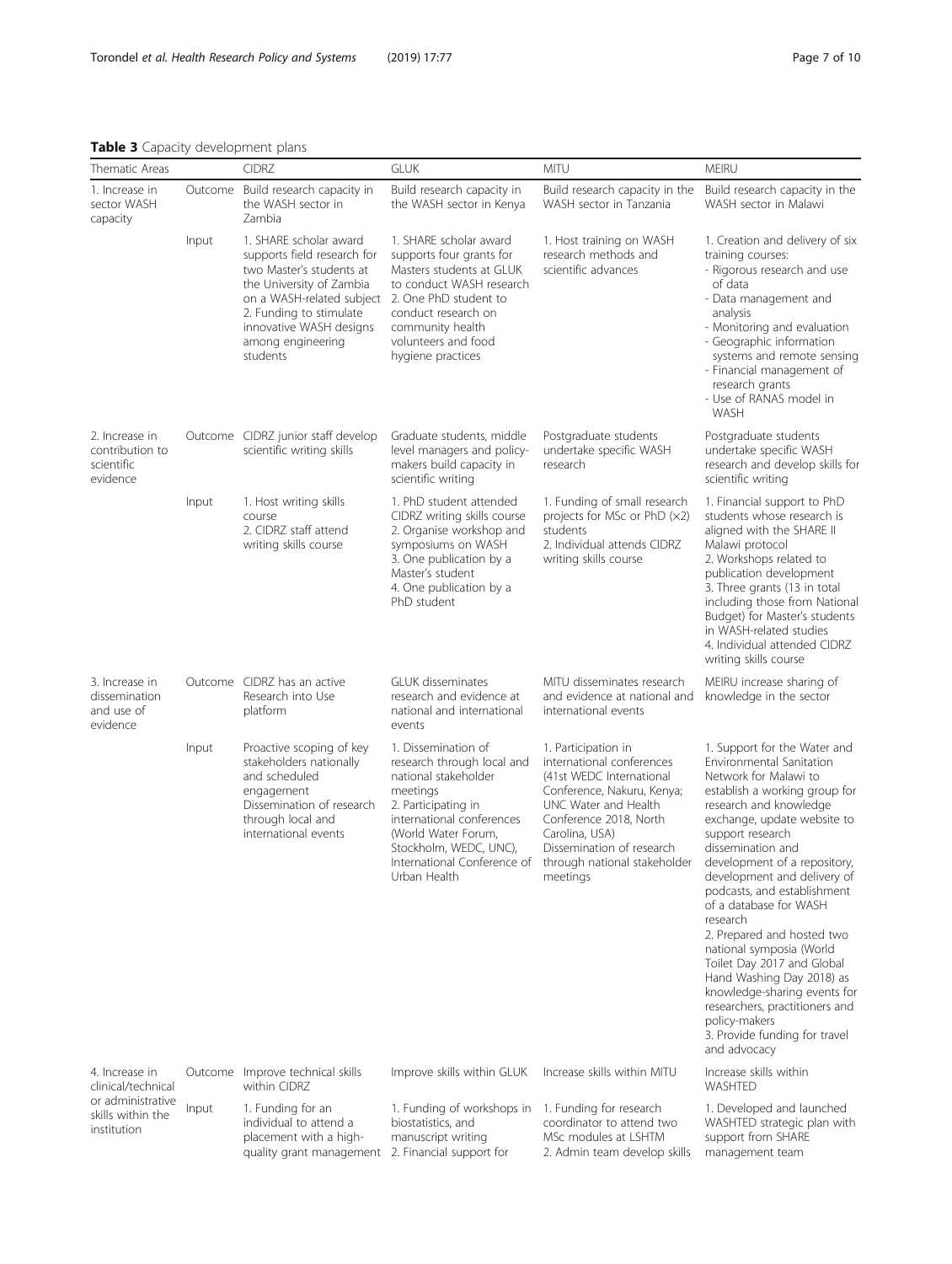Table 3 Capacity development plans (Continued)

| Thematic Areas                                                                                  |         | <b>CIDRZ</b>                                                                                                                                                                                                          | <b>GLUK</b>                                                                                                                                                                                                                                                                                                                                                                                                                                                                                                 | <b>MITU</b> | MEIRU                                                                                                                                                                                                                                                                                                         |
|-------------------------------------------------------------------------------------------------|---------|-----------------------------------------------------------------------------------------------------------------------------------------------------------------------------------------------------------------------|-------------------------------------------------------------------------------------------------------------------------------------------------------------------------------------------------------------------------------------------------------------------------------------------------------------------------------------------------------------------------------------------------------------------------------------------------------------------------------------------------------------|-------------|---------------------------------------------------------------------------------------------------------------------------------------------------------------------------------------------------------------------------------------------------------------------------------------------------------------|
|                                                                                                 |         | institution<br>2. Support for short-term<br>training in ODK<br>programming for two<br>CIDRZ Data Managers<br>3. Partial support for two<br>laboratory Research<br>Fellows to learn specific<br>skills in South Africa | training in research ethics,<br>ODK and data<br>management, facilitated by<br><b>KEMRI</b><br>3. Support for qualitative<br>data analysis training by<br><b>KEMRI</b><br>4. Support for WASH<br>behaviour change<br>approaches by the team<br>from I SHTM<br>5. Laboratory skills by the<br>team from University of<br>lowa<br>6. One staff member to<br>receive short training in<br>research office<br>management<br>7. One staff member to<br>receive short training in<br>grant financial<br>management |             | 2. Supported the<br>development and<br>management of lunch time<br>seminars accessible to all<br>personnel within UNIMA<br>3. SHARE management team<br>provided administrative and<br>financial training during visits<br>to Malawi<br>4. SHARE management team<br>provided mentoring to<br>WASHTED personnel |
| 5. Improved<br>access to<br>technical and<br>information<br>technology<br>software and<br>tools | Outcome | Access to institutional<br>licenses to enable<br>scientific capacity<br>development                                                                                                                                   | Access to institutional<br>licenses to enable scientific<br>capacity development                                                                                                                                                                                                                                                                                                                                                                                                                            | N/A         | N/A                                                                                                                                                                                                                                                                                                           |
|                                                                                                 | Input   | Purchase 10 EndNote<br>licenses; 5 N-vivo licenses<br>and five Stata licenses to<br>be installed on<br>institutional computers                                                                                        | Purchase of statistical<br>analysis and reference<br>management software and<br>database                                                                                                                                                                                                                                                                                                                                                                                                                    |             |                                                                                                                                                                                                                                                                                                               |

CIDRZ Centre for Infectious Disease Research in Zambia; GLUK Great Lakes University of Kisumu, Kenya; KEMRI Kenya Medical Research Institute; LSHTM London School of Hygiene and Tropical Medicine; MEIRU Malawi Epidemiology and Intervention Research Unit at the Polytechnic of the University of Malawi; MITU Mwanza Intervention Trials Unit, Tanzania; ODK Open Data Kit; RANAS Risks, Attitudes, Norms, Abilities, and Self-regulation; SHARE Sanitation and Hygiene Applied Research for Equity; UNC University of North Carolina at Chapel Hill; UNIMA University of Malawi; WASH Water Sanitation and Hygiene; WASHTED Water Sanitation Health and Appropriate Technology Development, Malawi; WEDC Water, Engineering and Development Centre

Another challenge for the appointed Research Fellows was to balance their work burden as they were involved in the programme research activities as well as the training and support for their institutions and their own development. A mitigation strategy for future programmes is to create an appropriate work plan that should be always agreed on and monitored by their line managers.

The approaches described above focus on individuals and provides relatively quick and quantifiable training outputs; these approaches serve as the backbone of human resource development for national research systems. However, without a coordinated national plan and a strong enabling environment to support trained scientists, brain drain is still likely to occur [\[30](#page-9-0)].

#### Conclusions

Global health partnerships and international research collaborations have enormous potential to improve the WASH situation and policy in Africa and Asia. A good capacity-building component should be included in all collaboration programmes; such an approach is more likely to help the sustainability of these institutions and to generate long-term changes in policy and practice that make real and sustained improvements with regard to sanitation and hygiene issues. Trusted long-term, high-income country collaborations that understand the context and needs of the region can teach agenda-setting skills and assist in agenda development [\[31](#page-9-0)], but LMIC researchers should be the leaders who dictate research agendas in their countries  $[29]$  $[29]$ , as has been the case in the SHARE programme.

#### Recommendations

- 1. Research capacity-building activities need to be planned and tailored with each research partner institution.
- 2. Investments in middle-research careers are important to contribute to the strengthening of research institutions and to promote sustainability.
- 3. Mentoring, training and participation of postgraduate students in research projects co-led by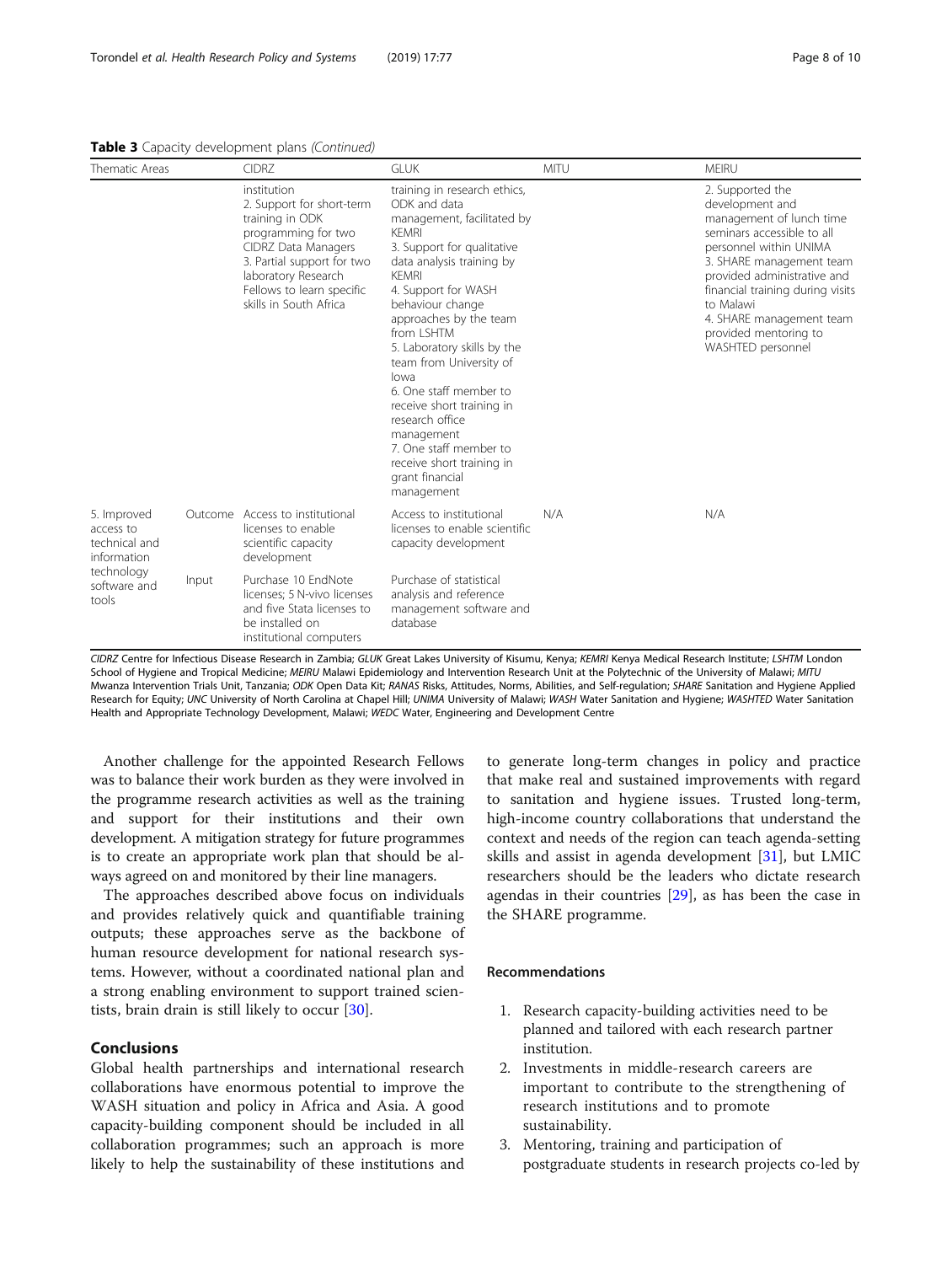<span id="page-8-0"></span>high-income country researchers provide a great opportunity for co-learning and capacity strengthening.

- 4. Incorporation of networking activities in capacitybuilding plans offers an opportunity of future collaborations.
- 5. Structured milestone reporting on progress helps identify and address challenges.
- 6. Resource mobilisation and grant writing skills are key and must be incorporated in capacity development plans early enough in the programme.

#### Additional files

[Additional file 1:](https://doi.org/10.1186/s12961-019-0478-2) List of peer-reviewed manuscripts published during the SHARE programme. (XLSX 70 kb)

[Additional file 2:](https://doi.org/10.1186/s12961-019-0478-2) List of researchers networks created during the SHARE programme. (XLSX 12 kb)

#### Abbreviations

LMICs: low- and middle-income countries; LSHTM: London School of Hygiene and Tropical Medicine; SHARE: Sanitation and Hygiene Research in Africa and Asia: the SHARE Research Consortium; WASH: Water, Sanitation and Hygiene

#### Acknowledgements

We would like to thank all the participants of the different studies that SHARE consortium worked on. We also would like to dedicate this paper to Jeroen Ensink, for his enthusiasm and dedication to the capacity-building of the SHARE programme and his passion towards WASH research and training.

#### Authors' contributions

BT and RC drafted the first version of the paper. All the authors from the consortium reviewed and contributed to this manuscript. All authors read and approved the final manuscript.

#### Funding

The SHARE consortium programme was funded by the Department of International Development (DFID).

#### Availability of data and materials

Not applicable.

Ethics approval and consent to participate

#### Not applicable.

#### Consent for publication

Not applicable.

#### Competing interests

The authors declare that they have no competing interests.

#### Author details

<sup>1</sup>Department of Disease Control, London School of Hygiene and Tropical Medicine, Keppel Street, London WC1E 7HT, United Kingdom. <sup>2</sup>Center for Infectious Disease Research in Zambia, Lusaka, Zambia. <sup>3</sup>Centre for Water, Sanitation, Hygiene and Appropriate Technology Development, University of Malawi - The Polytechnic, Blantyre, Malawi. <sup>4</sup>Mwanza Intervention Trials Unit, Mwanza, Tanzania. <sup>5</sup>Great Lakes University of Kisumu, Kisumu, Kenya.<br><sup>6</sup>WaterAid London, United Kingdom. <sup>7</sup>WaterAid Tanzania. Dar es Sal WaterAid, London, United Kingdom. <sup>7</sup>WaterAid Tanzania, Dar es Salaam, Tanzania.

Received: 8 January 2019 Accepted: 15 July 2019 Published online: 05 August 2019

#### References

- 1. Prüss-Üstün A, et al. Safer Water, Better Health: Costs, Benefits and Sustainability of Interventions to Protect and Promote Health. Geneva: WHO; 2008.
- 2. Bartram J, Cairncross S. Hygiene, sanitation, and water: forgotten foundations of health. PLoS Med. 2010;7(11):e1000367.
- 3. World Health Organization. Progress on drinking water, sanitation and hygiene: 2017 update and SDG baselines. Geneva: WHO; 2017.
- 4. United Nations. Sustainable Development Goal 6: Ensure Access to Water and Sanitation for All. Washington, DC: UN; 2015.
- 5. Nchinda TC. Research capacity strengthening in the south. Soc Sci Med. 2002;54(11):1699–711.
- 6. Chunga RM, et al. Adopt or adapt: sanitation technology choices in urbanizing Malawi. PLoS One. 2016;11(8):e0161262.
- 7. Chunga R, et al. Moving up the sanitation ladder with the help of microfinance in urban Malawi. J Water Sanit Hyg Dev. 2018;8(1):100–12.
- 8. Routray P, et al. Women's role in sanitation decision making in rural coastal Odisha, India. PLoS One. 2017;12(5):e0178042.
- 9. Routray P, et al. Socio-cultural and behavioural factors constraining latrine adoption in rural coastal Odisha: an exploratory qualitative study. BMC Public Health. 2015;15(1):880.
- 10. Routray P, et al. Processes and challenges of community mobilisation for latrine promotion under Nirmal Bharat Abhiyan in rural Odisha, India. BMC Public Health. 2017;17(1):453.
- 11. Simiyu S. Socio-economic dynamics in slums and implications for sanitation sustainability in Kisumu, Kenya. Dev Pract. 2015;25(7):986–96.
- 12. Simiyu S. Determinants of usage of communal sanitation facilities in informal settlements of Kisumu, Kenya. Environ Urban. 2016;28(1): 241–58.
- 13. Simiyu S, et al. Determinants of quality of shared sanitation facilities in informal settlements: case study of Kisumu, Kenya. BMC Public Health. 2017;17(1):68.
- 14. Simiyu S, et al. Estimating the cost and payment for sanitation in the informal settlements of Kisumu, Kenya: a cross sectional study. Int J Environ Res Public Health. 2017;14(1):49.
- 15. Simiyu S. Preference for and characteristics of an appropriate sanitation technology for the slums of Kisumu, Kenya. Int J Urban Sustainable Dev. 2017;9(3):300–12.
- 16. Simiyu S, Cairncross S, Swilling M. Understanding living conditions and deprivation in informal settlements of Kisumu, Kenya. In Urban Forum. Netherlands: Springer; 2019;30(2):223-41.
- 17. Huda TMN, et al. A cross sectional study of the association between sanitation type and fecal contamination of the household environment in rural Bangladesh. Am J Trop Med Hyg. 2018;98(4):967–76.
- 18. Antwi-Agyei P, et al. A farm to fork risk assessment for the use of wastewater in agriculture in Accra, Ghana. PLoS One. 2015;10(11):e0142346.
- 19. Agyei PA, Awuah E, Oduro-Kwarteng S. Faecal sludge management in Madina, Ghana. J Appl Tech Env Sanit. 2011;1(3):239–49.
- 20. Antwi-Agyei P, Maalekuu B. Determination of microbial contamination in meat and fish products sold in the Kumasi metropolis (a case study of Kumasi central market and the Bantama market). Merit Res J Agric Sci Soil Sci. 2014;2(3):38–46.
- 21. Antwi-Agyei P, et al. Risk perceptions of wastewater use for urban agriculture in Accra, Ghana. PLoS One. 2016;11(3):e0150603.
- 22. Antwi-Agyei P, et al. A faecal exposure assessment of farm workers in Accra, Ghana: a cross sectional study. BMC Public Health. 2016;16(1):587.
- 23. Gautam OP, et al. Trial of a novel intervention to improve multiple food hygiene behaviors in Nepal. Am J Trop Med Hyg. 2017;96(6): 1415–26.
- 24. Balls E. Applying outcome mapping to plan, monitor and evaluate policy influence; learning from the SHARE research consortium: SHARE Learning Paper Report. 2018
- 25. Trostle J, Simon J. Building applied health research capacity in lessdeveloped countries: problems encountered by the ADDR project. Soc Sci Med. 1992;35(11):1379–87.
- 26. Greenwood B, Bhasin A, Targett G. The Gates Malaria Partnership: a consortium approach to malaria research and capacity development. Tropical Med Int Health. 2012;17(5):558–63.